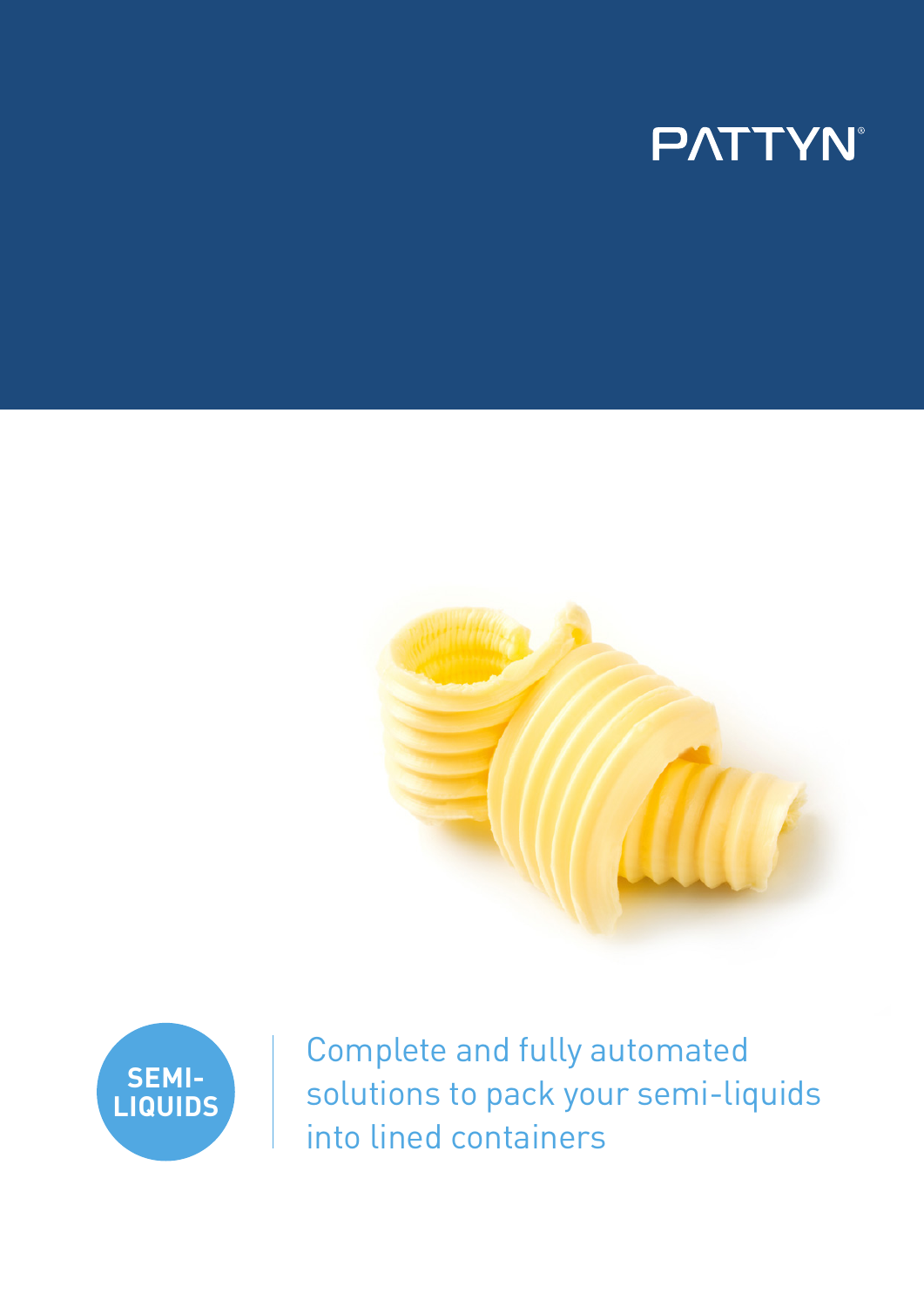## Your product

With over 70 years of know-how, we guarantee the very best handling and packing of your semi-liquids, oils & fats into lined containers from 5 up to 30kg.

Butter oil – palm oil – palm kernel oil - sunflower oil – coconut oil – peanut oil – margarine – low fat margarine – minarine – shortening – cocoa butter – cocoa butter substitute (CBS) – edible fats – specialty fats – frying fats – animal fats – processed cheese – fondant sugar – mayonnaise - …

### Line specifications

#### CAPACITY LINE

Single line: up to 15 cases / minute Double line: up to 24 cases / minute

#### CAPACITY WEIGH FILLER

|                  | <b>ONE HEAD FILLER</b>         | <b>TWO HEAD FILLER</b> | <b>2X TWO HEAD FILLER</b> |
|------------------|--------------------------------|------------------------|---------------------------|
| Capacity cases   | 12 cases / minute              | 15 cases / minute      | 24 cases / minute         |
| Capacity product | $12 \text{ ton} / \text{hour}$ | 18 ton / hour          | 24 ton / hour             |

#### CONTAINER SPECIFICATIONS

|            | Мm   |          | W     | D (Height flaps up) |
|------------|------|----------|-------|---------------------|
| Containers | Min. | 300mm    | 200mm | 200mm               |
|            | Max. | $420$ mm | 320mm | 500 <sub>mm</sub>   |

For other capacities or requirements, please contact us.

We have a complete range of packaging solutions at your disposal and we support you to find the most suitable solution for your needs.

You benefit from our experience with many types of semi-liquids and the polybag lining and filling of different containers such as cartons, boxes, crates, tins, pails, drums, metal cans and ring containers.

With the integration of a pail destacker and automatic lid placer, you run both boxes and tins or pails on one semi-liquid line.

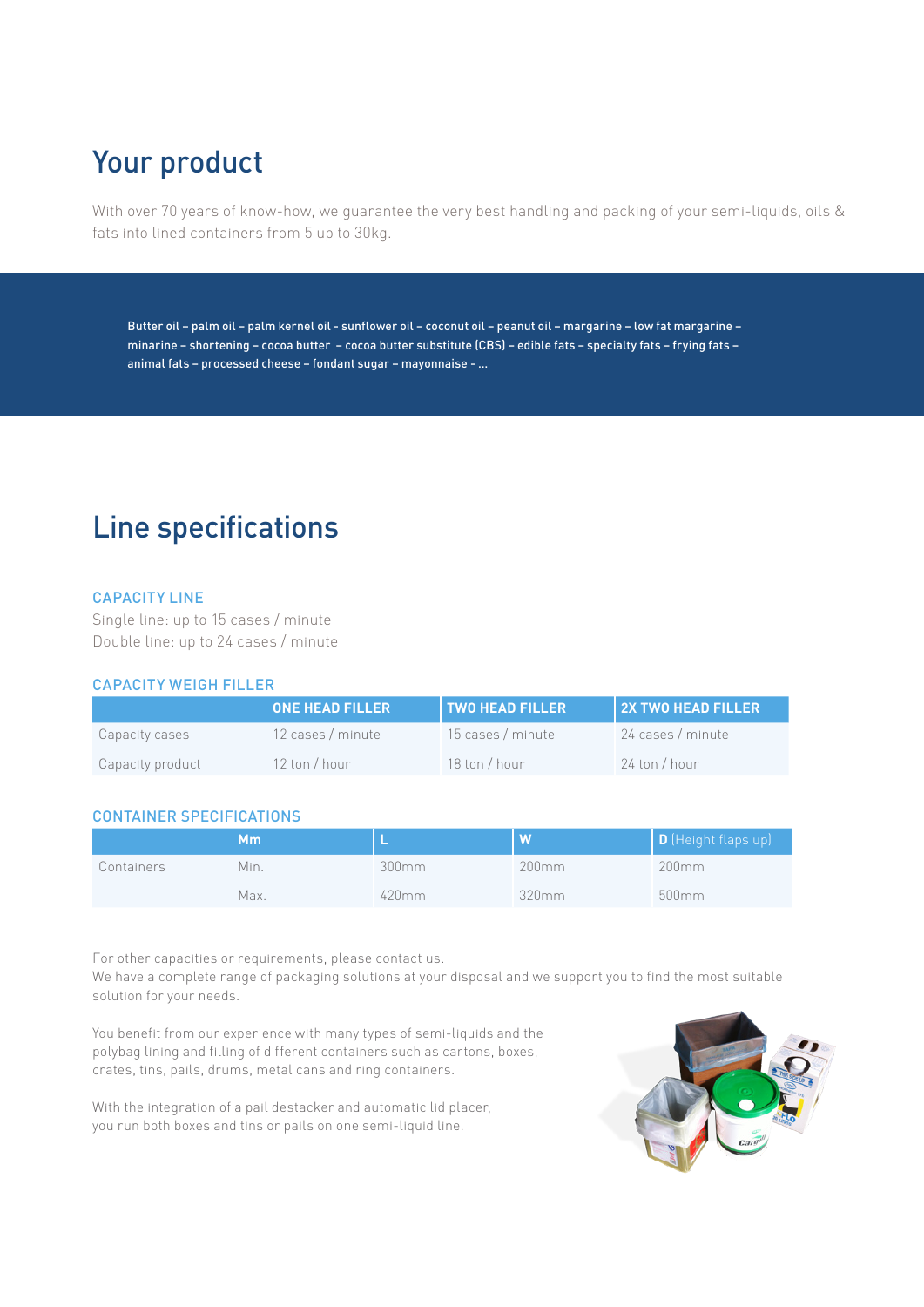### Fully automated semi-liquid line

#### 3. WEIGH FILLER

The **compact** and **most accurate**  weigh (ller minimizes your product • Standard jacketed and 90° curved giveaway

valves ensure a **turbulent-free**  product **Jow** 

• Specially designed ultra light scales • Weigh (lling system with fast / slow **mode** and **self regulated valve closing** for automatic after-fall correction



#### 1. CASE ERECTOR

The **case erector** forms perfectly rectangular cartons and is available in tape or hot melt execution. Closing the bottom Japs with hot melt enables a trouble-free packaging process and continuous production.

• Mechanical plunger for **perfect bonding**

#### 2. BAG INSERTER

 $\sim$  . . . . .

Inserting made-to-measure bags into containers, the **bag inserter** offers a low running cost.

• Curved corner seals for **leakproof block-bottom bags**, preventing solidifying product getting trapped

into the corners of the bag





- Made-to-measure bags from a reel for **maximum autonomy**
- Controlled bag insertion



#### 5. CASE CLOSER

 $1.1.1.1.1$ 

The software of the **case closer** is fully integrated in the bag closer to maximize operator convenience.

#### OEM EQUIPMENT

Possibility to integrate OEM equipment and end of line solutions: check weigher, metal detector, X-ray detector, labeller, palletizer...

#### 4. BAG CLOSER

The **bag closer** provides perfectly closed bags protecting your product.

• High speed • **Bag leakproof sealing**, with vacuumizing and gasflushing options, or **bag overlap folding**







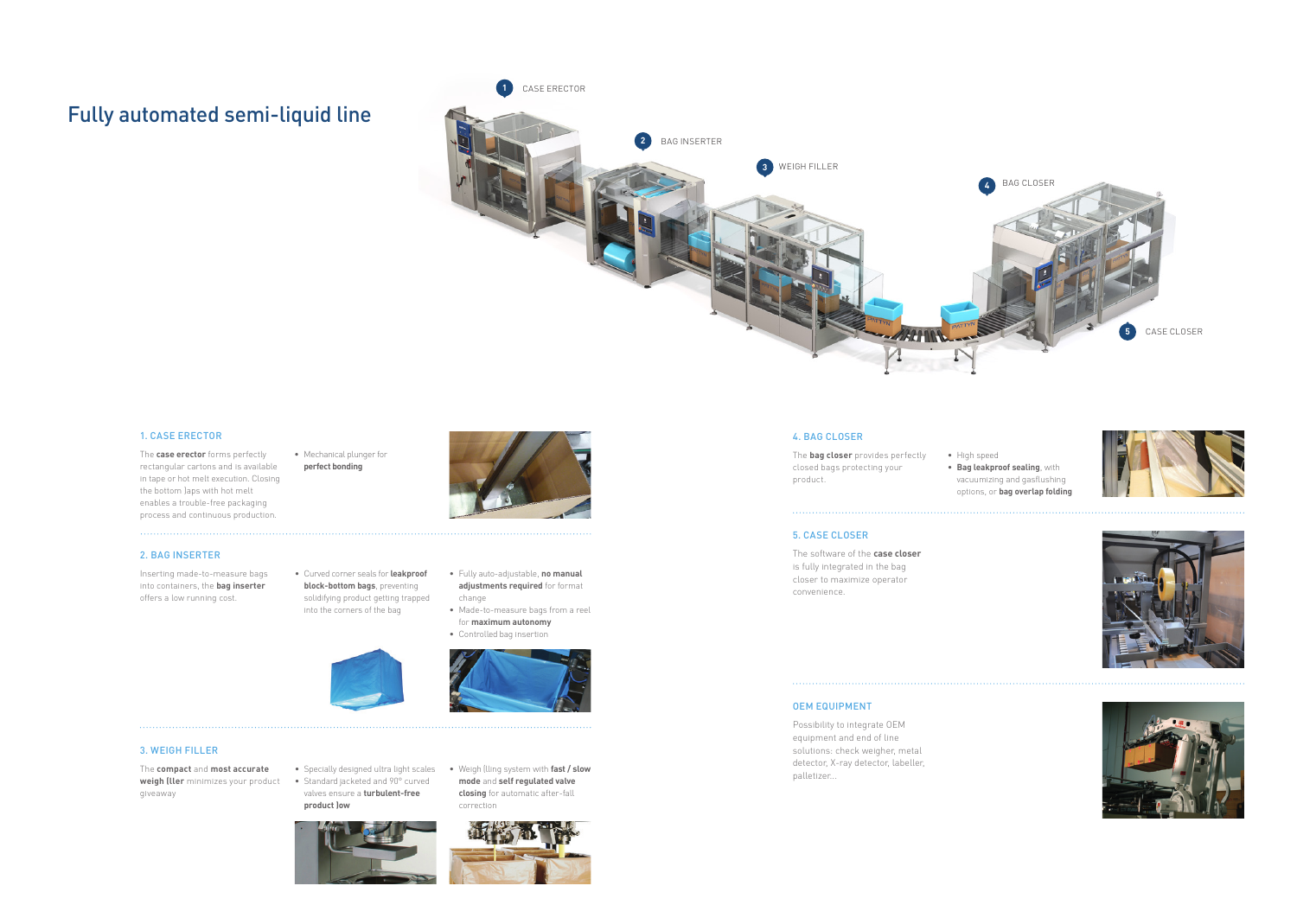### Our expertise, your added value

With our unique expertise in the packing and filling of semi-liquids into lined containers, we provide a valuable contribution to the optimization of your packaging process. You rely on specialists, supporting you to find **the right solution from case erecting to case closing**.

We also integrate end of line and OEM equipment, taking **full responsibility** of the complete line.

One contact person is responsible for the follow-up and planning of your semi-liquid project. From the order confirmation till the installation you receive full **personalized support**.

Close relationships matter. With our worldwide network of Business Partners you benefit from **local customer service and support**.

### Satisfied customers

Mr. Ooi, Senior Plant Manager Consumer Pack of Wilmar International

*"Because of our long-term orientation to automate our packaging processes with the latest technology, we selected Pattyn Packing Lines as a partner and supplier."* Mr. Rizwan, Managing Director IFFCO

*"We are very pleased with the most flexible and professional approach of Pattyn Packing Lines. They are not only specialist in bulk packaging and filling of semi-liquids, but also have extensive experience in high speeds"*